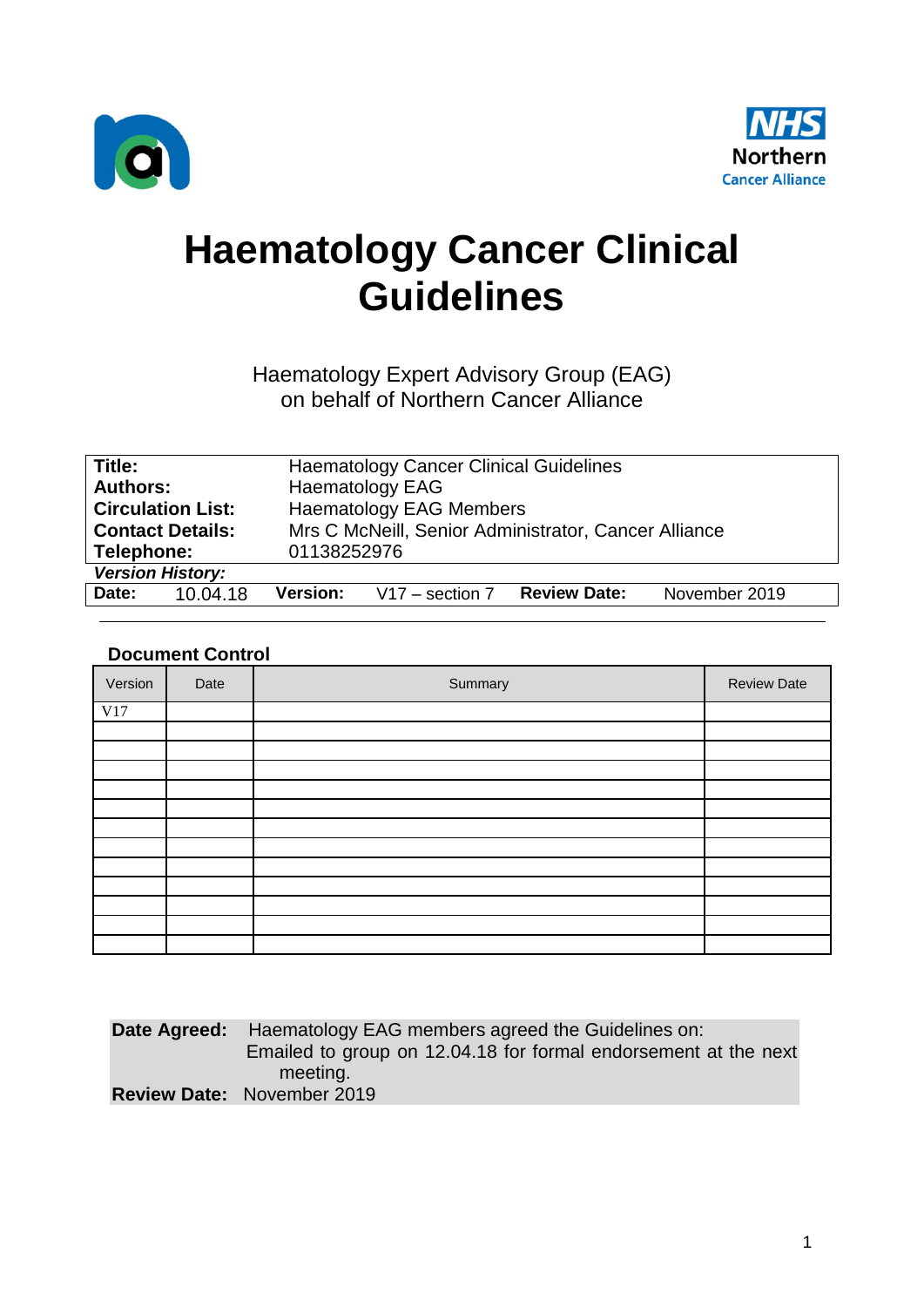#### **CONTENTS**

**SECTION 1** NEHODS- Northern England Haemato- Diagnostic Service

**SECTION 2** Guidelines for Cytogenetic analysis in Haematological Malignancies

**SECTION 3** North of England Cancer Network Guidelines and Indications for PETCT

**SECTION 4** Guidelines for management of Acute Myeloid Leukaemia (AML)

**SECTION 5** Guidelines for Management of Myelodysplastic Syndromes

**SECTION 6** Guidelines for Management of Acute Lymphoblastic Leukaemia

**SECTION 7** Guidelines for the Management of Chronic Myeloid Leukaemia

#### **SECTION 8**

Guidelines for Management of Myeloproliferative Disorders Polycythaemia Vera (PRV) Myelofibrosis (MF)

#### **SECTION 9**

Guidelines for Management of Chronic Lymphocytic Leukaemia (CLL) and Lymphoproliferative Disorders Hairy Cell Leukaemia T-Prolymphocytic Leukaemia Waldenstrom Macroglobulinaemia

#### **SECTION 10**

Guidelines for the Management of Low-grade Non-Hodgkin Lymphoma Mantle Cell Lymphoma

**SECTION 11** Guidelines for the Management of High Grade B Cell Non-Hodgkin Lymphoma (NHL)

**SECTION 12** Guidelines for the Management of Classical Hodgkin Lymphoma

**SECTION 13** Guidelines for the Management of Mature T-Cell and NK-Cell Neoplasms

**SECTION 14** Guidelines for Management of Plasma Cell Myeloma

**SECTION 15** Indications for Haemopoietic Stem Cell Transplantation

**SECTION 16** Clinical Guideline for the prophylaxis and treatment of tumour lysis syndrome in patients receiving treatment for haematological malignancies

**SECTION 17 Blood Transfusion Guidelines** 

#### **SECTION Appendix**

Appendix 1 – Teenage and Young Adult Pathway for initial Management

Appendix 2 – Pathway for follow up on completion of First line treatment

Appendix 3- TYA Designated Hospitals

Appendix 4 – NHS Specialised Services Pathway

Appendix 5 – Local Referral Pathways and Levels of Care

Appendix 6 - Pathways

Appendix 7 – Inter-provider transfers

- Multiple Myeloma
- Non-Hodgkin Lymphoma
- Hodgkin Lymphoma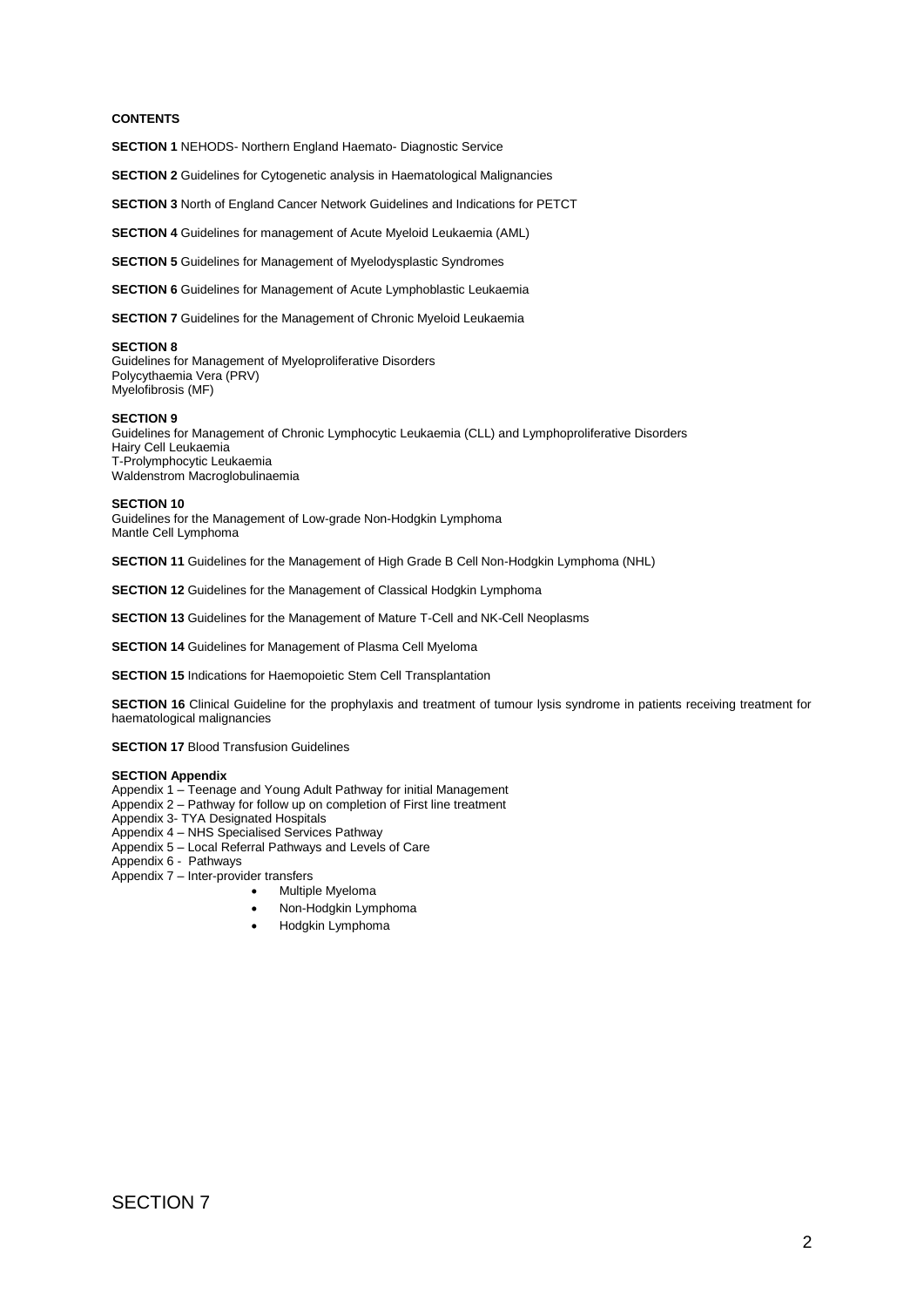## **GUIDELINES FOR THE MANAGEMENT OF CHRONIC MYELOID LEUKAEMIA**

Where '\*' indicated, please see notes overleaf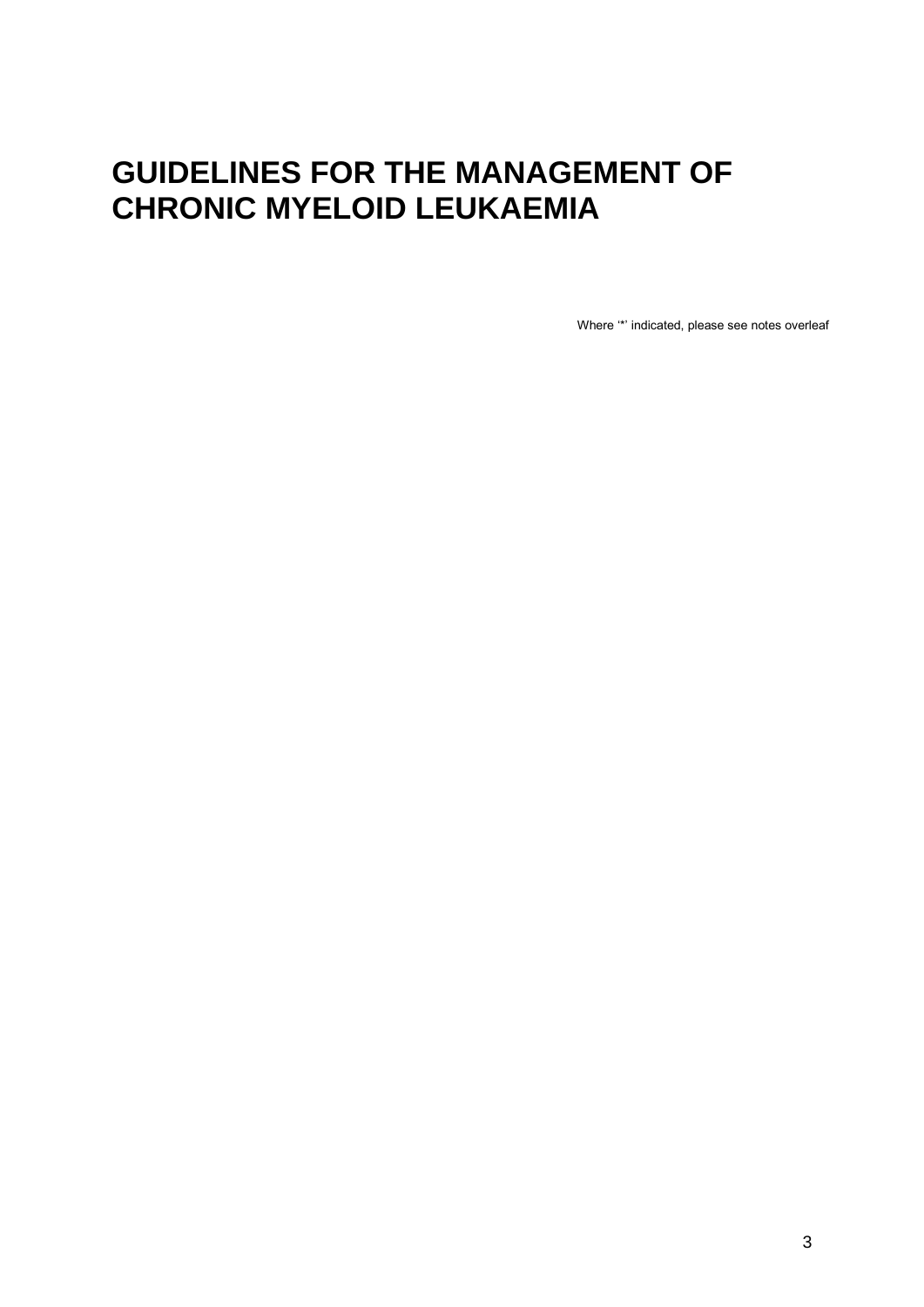